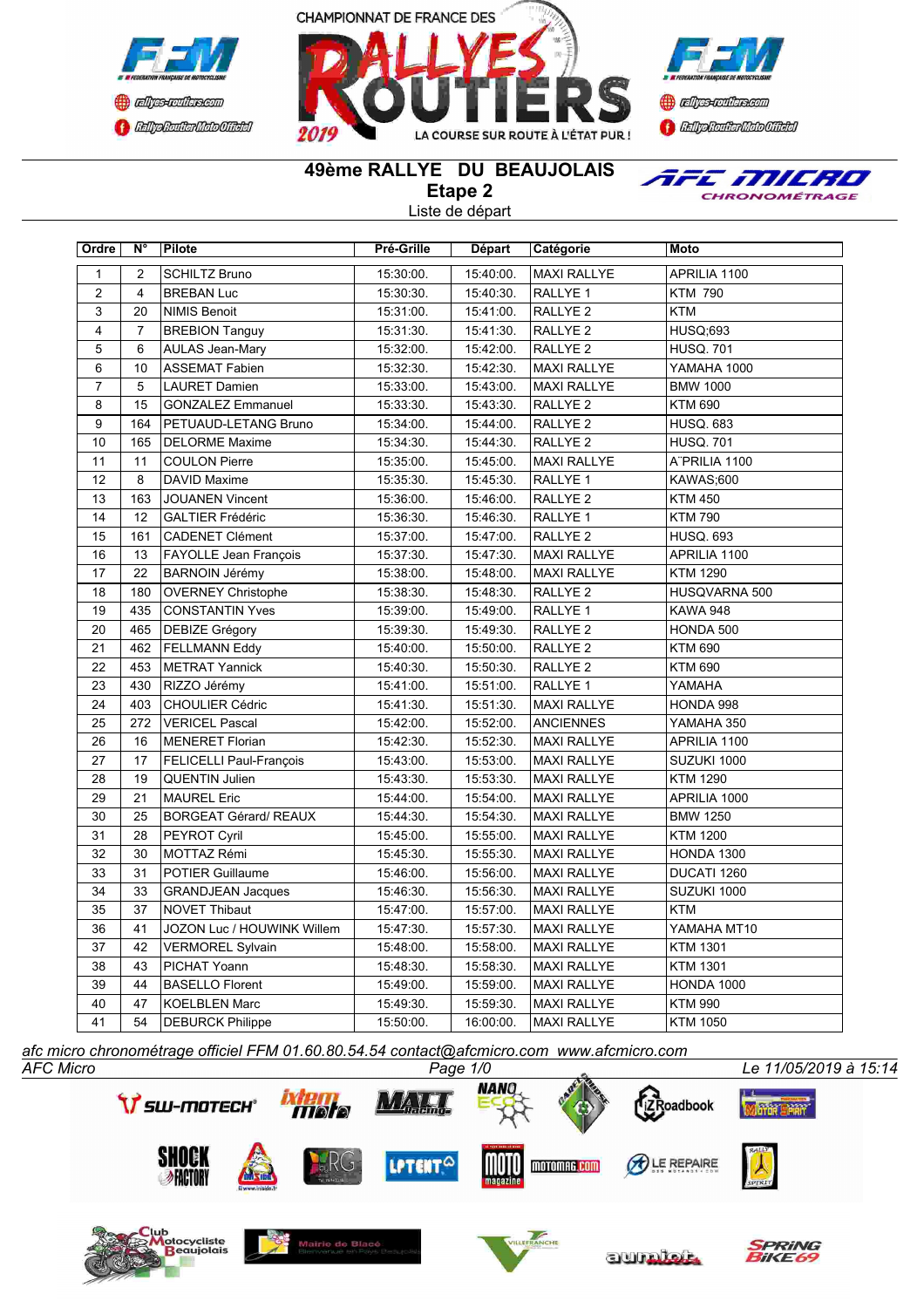





## 49ème RALLYE DU BEAUJOLAIS Etape 2 Liste de départ



| Ordre           | N°  | Pilote                        | Pré-Grille | Départ    | Catégorie          | Moto              |
|-----------------|-----|-------------------------------|------------|-----------|--------------------|-------------------|
| 42              | 55  | <b>LAMOUR Marc</b>            | 15:50:30.  | 16:00:30. | <b>MAXI RALLYE</b> | <b>HONDA 1100</b> |
| 43              | 57  | <b>DERRIEN Florent</b>        | 15:51:00.  | 16:01:00. | <b>MAXI RALLYE</b> | APRILIA 1000      |
| 44              | 58  | <b>BOURGEOIS Frédéric</b>     | 15:51:30.  | 16:01:30. | <b>MAXI RALLYE</b> | <b>KTM 1290</b>   |
| 45              | 60  | <b>CALBA Mathieu</b>          | 15:52:00.  | 16:02:00. | <b>MAXI RALLYE</b> | <b>KTM 990</b>    |
| 46              | 120 | <b>LEGER Pascal</b>           | 15:52:30.  | 16:02:30. | RALLYE 1           | TRIUMPH 675       |
| 47              | 400 | <b>TERRIER Laurent</b>        | 15:53:00.  | 16:03:00. | <b>MAXI RALLYE</b> | YAMAHA 1000       |
| 48              | 401 | FONTESSE Sébastien            | 15:53:30.  | 16:03:30. | <b>MAXI RALLYE</b> | <b>KTM 990</b>    |
| 49              | 402 | <b>FORNI Mathieu</b>          | 15:54:00.  | 16:04:00. | <b>MAXI RALLYE</b> | <b>TRIUM. 955</b> |
| 50              | 404 | <b>DOUX Vincent</b>           | 15:54:30.  | 16:04:30. | <b>MAXI RALLYE</b> | APRILLA 1000 RSV  |
| 51              | 406 | DEPARDON Jérôme/              | 15:55:00.  | 16:05:00. | <b>MAXI RALLYE</b> | <b>BMW 1100</b>   |
| 52              | 408 | <b>TRICOT Roland</b>          | 15:55:30.  | 16:05:30. | <b>MAXI RALLYE</b> | <b>BMW 1200</b>   |
| 53              | 410 | <b>ROUX Nicolas</b>           | 15:56:00.  | 16:06:00. | <b>MAXI RALLYE</b> | <b>KTM 1290</b>   |
| 54              | 413 | <b>GALEN Jason</b>            | 15:56:30.  | 16:06:30. | <b>MAXI RALLYE</b> | TRIUMPH 1050      |
| 55              | 415 | <b>GERMAIN Nicolas/OLLIER</b> | 15:57:00.  | 16:07:00. | <b>MAXI RALLYE</b> | <b>BMW 1200</b>   |
| 56              | 416 | <b>BAUDIN Guilhem</b>         | 15:57:30.  | 16:07:30. | <b>MAXI RALLYE</b> | <b>KTM990</b>     |
| 57              | 424 | <b>BOISSERIE Philippe</b>     | 15:58:00.  | 16:08:00. | <b>MAXI RALLYE</b> | APRILIA 1100      |
| 58              | 18  | <b>GAMBINO Davy</b>           | 15:58:30.  | 16:08:30. | RALLYE 1           | <b>KTM 790</b>    |
| 59              | 91  | <b>GRATIOT Caroline</b>       | 15:59:00.  | 16:09:00. | RALLYE 1           | HONDA 600         |
| 60              | 93  | CASTELEYN Rémi                | 15:59:30.  | 16:09:30. | RALLYE 1           | TRIUMPH 765       |
| 61              | 94  | <b>LARUE Gilles</b>           | 16:00:00.  | 16:10:00. | RALLYE 1           | YAMAHA 850        |
| 62              | 96  | <b>BUISSON Luc</b>            | 16:00:30.  | 16:10:30. | RALLYE 1           | TRIUMPH 675       |
| 63              | 97  | <b>BRUN Eudes</b>             | 16:01:00.  | 16:11:00. | RALLYE 1           | TRIUMPH 675       |
| 64              | 99  | <b>DEVILLARD Mathieu</b>      | 16:01:30.  | 16:11:30. | RALLYE 1           | TRIUMPH 765       |
| 65              | 100 | WILK Stéphane                 | 16:02:00.  | 16:12:00. | RALLYE 1           | TRIUMPH 675       |
| 66              | 101 | <b>BACCA Ricardo</b>          | 16:02:30.  | 16:12:30. | RALLYE 1           | SUZUKI 750        |
| 67              | 104 | PREUDHOMME Benjamin           | 16:03:00.  | 16:13:00. | RALLYE 1           | SUZUKI 750        |
| 68              | 105 | SIMONNET Hervé                | 16:03:30.  | 16:13:30. | RALLYE 1           | YAMAHA 850        |
| 69              | 107 | MATHIEU Sylvain               | 16:04:00.  | 16:14:00. | RALLYE 1           | SUZUKI 750        |
| 70              | 109 | <b>FRANCOIS Nicolas</b>       | 16:04:30.  | 16:14:30. | RALLYE 1           | HONDA 600         |
| 71              | 113 | <b>GROSSE Johann</b>          | 16:05:00.  | 16:15:00. | RALLYE 1           | YAMAHA 850        |
| 72              | 114 | <b>BOUHATOUS Gabriel</b>      | 16:05:30.  | 16:15:30. | RALLYE 1           | TRIUMPH 765       |
| 73              | 115 | <b>DELACROIX Alain</b>        | 16:06:00.  | 16:16:00. | RALLYE 1           | TRIUMPH 765       |
| $\overline{74}$ | 116 | <b>DEWAS Albert</b>           | 16:06:30.  | 16:16:30. | RALLYE 1           | HONDA 800         |
| 75              | 123 | <b>MOREAU Loane</b>           | 16:07:00.  | 16:17:00. | RALLYE 1           | TRIUMPH 675       |
| 76              | 124 | <b>CHAPAS Tom</b>             | 16:07:30.  | 16:17:30. | RALLYE 1           | YAMAHA750         |
| 77              | 130 | <b>BAUMGARTNER Jérôme</b>     | 16:08:00.  | 16:18:00. | RALLYE 1           | YAMAHA 847        |
| 78              | 409 | OLSCHEWSKI William            | 16:08:30.  | 16:18:30. | <b>MAXI RALLYE</b> | <b>BMW 1000</b>   |
| 79              | 428 | <b>BARTOLO Cédric</b>         | 16:09:00.  | 16:19:00. | RALLYE 1           | TRIUMPH 660       |
| 80              | 420 | <b>BERNARD Thibaut</b>        | 16:09:30.  | 16:19:30. | RALLYE 1           | YAMAHA 850        |
| 81              | 422 | FOURNIER Martial              | 16:10:00.  | 16:20:00. | RALLYE 1           | SUZUKI 750        |
| 82              |     | 425 AULAS Cyril               | 16:10:30.  | 16:20:30. | RALLYE 1           | <b>KTM 939</b>    |

*AFC Micro Page 2/0 Le 11/05/2019 à 15:14 afc micro chronométrage officiel FFM 01.60.80.54.54 contact@afcmicro.com www.afcmicro.com*

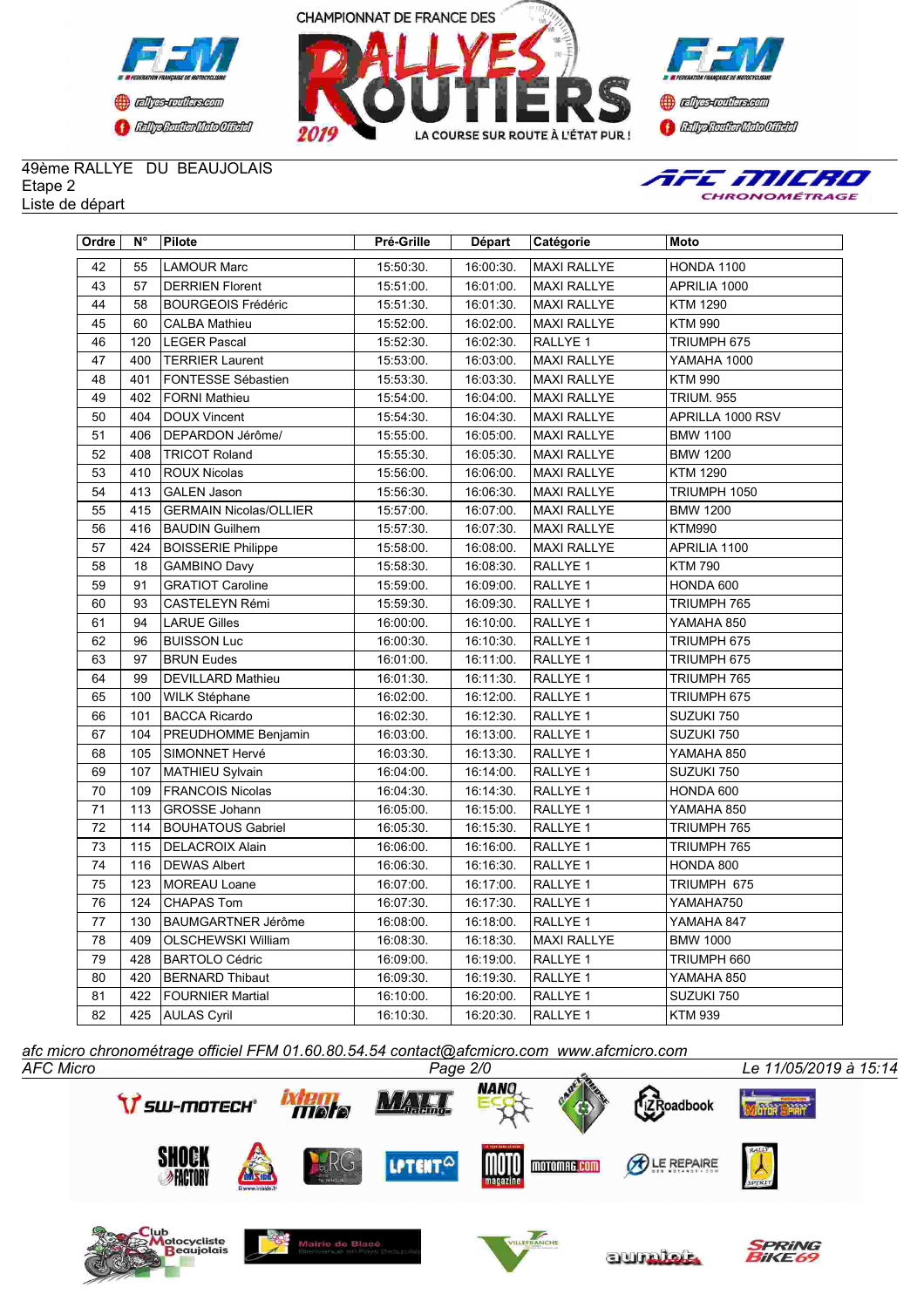





## 49ème RALLYE DU BEAUJOLAIS Etape 2 Liste de départ



| Ordre | $N^{\circ}$ | Pilote                   | Pré-Grille | Départ    | <b>Catégorie</b>    | Moto               |
|-------|-------------|--------------------------|------------|-----------|---------------------|--------------------|
| 83    | 426         | SARBONI Julien / TRCOT   | 16:11:00.  | 16:21:00. | RALLYE <sub>1</sub> | SUZUKI 749         |
| 84    | 432         | OSSEDAT Rémi             | 16:11:30.  | 16:21:30. | RALLYE 1            | YAMAHA 847         |
| 85    | 434         | <b>GUERRIN Jérémy</b>    | 16:12:00.  | 16:22:00. | RALLYE 1            | TRIUMPH 678        |
| 86    | 162         | DUPUIS Valéryane         | 16:12:30.  | 16:22:30. | RALLYE <sub>2</sub> | <b>KAWA 650</b>    |
| 87    | 167         | <b>MOLINET Denis</b>     | 16:13:00.  | 16:23:00. | RALLYE <sub>2</sub> | <b>KAWA 650</b>    |
| 88    | 168         | <b>STEPHAN Pierre</b>    | 16:13:30.  | 16:23:30. | RALLYE <sub>2</sub> | <b>KTM 690</b>     |
| 89    | 169         | MANEUF Serge             | 16:14:00.  | 16:24:00. | RALLYE <sub>2</sub> | <b>KTM 640</b>     |
| 90    | 172         | <b>SCHMUCK Patrick</b>   | 16:14:30.  | 16:24:30. | RALLYE <sub>2</sub> | YAMAHA 530         |
| 91    | 173         | MESSEGHEM Christian      | 16:15:00.  | 16:25:00. | RALLYE <sub>2</sub> | <b>KAWA 650</b>    |
| 92    | 174         | <b>BEAUCOUD Andy</b>     | 16:15:30.  | 16:25:30. | RALLYE <sub>2</sub> | <b>HUSQU; 300</b>  |
| 93    | 175         | <b>CAILLOT Eric</b>      | 16:16:00.  | 16:26:00. | RALLYE <sub>2</sub> | YAMAHA 689         |
| 94    | 176         | COMOGLIO John            | 16:16:30.  | 16:26:30. | RALLYE <sub>2</sub> | <b>KTM 300</b>     |
| 95    | 177         | <b>BONFILS Jérémy</b>    | 16:17:00.  | 16:27:00. | RALLYE <sub>2</sub> | <b>KTM 690</b>     |
| 96    | 450         | MICHEL J.Christian       | 16:17:30.  | 16:27:30. | RALLYE <sub>2</sub> | <b>KTM 690</b>     |
| 97    | 452         | <b>BERTHELOT Julien</b>  | 16:18:00.  | 16:28:00. | RALLYE <sub>2</sub> | <b>HUSQ; 690</b>   |
| 98    | 456         | <b>COULANGES Charlie</b> | 16:18:30.  | 16:28:30. | RALLYE <sub>2</sub> | YAMAHA 689         |
| 99    | 457         | <b>COMBES Emmanuel</b>   | 16:19:00.  | 16:29:00. | RALLYE <sub>2</sub> | <b>KTM 690</b>     |
| 100   | 460         | <b>LECOURT Thibault</b>  | 16:19:30.  | 16:29:30. | RALLYE <sub>2</sub> | YAMAHA 600         |
| 101   | 463         | <b>DEGOND Clément</b>    | 16:20:00.  | 16:30:00. | RALLYE <sub>2</sub> | YAMAHA             |
| 102   | 233         | <b>COLLIOT Philippe</b>  | 16:20:30.  | 16:30:30. | RALLYE <sub>3</sub> | HONDA 500          |
| 103   | 235         | <b>JARNAC Thomas</b>     | 16:21:00.  | 16:31:00. | RALLYE <sub>3</sub> | <b>KTM 373</b>     |
| 104   | 236         | CRESCENCIO Pédro         | 16:21:30.  | 16:31:30. | RALLYE <sub>3</sub> | <b>KAWA 200</b>    |
| 105   | 238         | <b>ROUTHIER Florent</b>  | 16:22:00.  | 16:32:00. | RALLYE <sub>3</sub> | <b>HUSQ. 350</b>   |
| 106   | 240         | <b>COURTAUD Mathias</b>  | 16:22:30.  | 16:32:30. | RALLYE <sub>3</sub> | HONDA 500          |
| 107   | 241         | <b>GROLAND Raphaël</b>   | 16:23:00.  | 16:33:00. | RALLYE <sub>3</sub> | HONDA 500          |
| 108   | 244         | PARUSSINI Rudy           | 16:23:30.  | 16:33:30. | RALLYE <sub>3</sub> | <b>HUSQ. 350</b>   |
| 109   | 245         | <b>LEMASSON Julien</b>   | 16:24:00.  | 16:34:00. | RALLYE <sub>3</sub> | HONDA 500          |
| 110   | 247         | <b>EVERARD DE HARZIR</b> | 16:24:30.  | 16:34:30. | RALLYE <sub>3</sub> | HONDA 500          |
| 111   | 251         | <b>GERMANIQUE Pascal</b> | 16:25:00.  | 16:35:00. | RALLYE <sub>3</sub> | KTM 390 DUKE       |
| 112   | 472         | <b>BERGER Yanis</b>      | 16:25:30.  | 16:35:30. | RALLYE 3            | YAMAHA 125         |
| 113   | 473         | <b>BERGER Aymeric</b>    | 16:26:00.  | 16:36:00. | RALLYE <sub>3</sub> | <b>APRILIA 125</b> |
| 114   | 475         | <b>CHRISTIN Pierre</b>   | 16:26:30.  | 16:36:30. | RALLYE <sub>3</sub> | <b>KTM 125</b>     |
| 115   | 476         | DAVID Isabelle           | 16:27:00.  | 16:37:00. | RALLYE <sub>3</sub> | YAM; 125           |
| 116   | 261         | <b>COUDURIER Thierry</b> | 16:27:30.  | 16:37:30. | <b>ANCIENNES</b>    | YAMAHA 350         |
| 117   | 262         | ZABRONIECKA Joël         | 16:28:00.  | 16:38:00. | <b>ANCIENNES</b>    | <b>KAWA 400</b>    |
| 118   | 234         | ZABRONIECKA Sylvie       | 16:28:30.  | 16:38:30. | RALLYE <sub>3</sub> | <b>KTM 390</b>     |
| 119   | 483         | <b>GILLARD Quentin</b>   | 16:29:00.  | 16:39:00. | <b>ANCIENNES</b>    | KAWAS 650          |
| 120   | 290         | DAVAL Johan              | 16:29:30.  | 16:39:30. | <b>CLASSIQUES</b>   | HONDA 600          |
| 121   | 291         | <b>THEILLAC Thierry</b>  | 16:30:00.  | 16:40:00. | <b>CLASSIQUES</b>   | DUCATI 900         |
| 122   | 292         | <b>FORTIN Eric</b>       | 16:30:30.  | 16:40:30. | <b>CLASSIQUES</b>   | <b>BMW 1000</b>    |
| 123   |             | 293   DURIS Jean-Luc     | 16:31:00.  | 16:41:00. | <b>CLASSIQUES</b>   | HONDA 900          |

*AFC Micro Page 3/0 Le 11/05/2019 à 15:14 afc micro chronométrage officiel FFM 01.60.80.54.54 contact@afcmicro.com www.afcmicro.com*